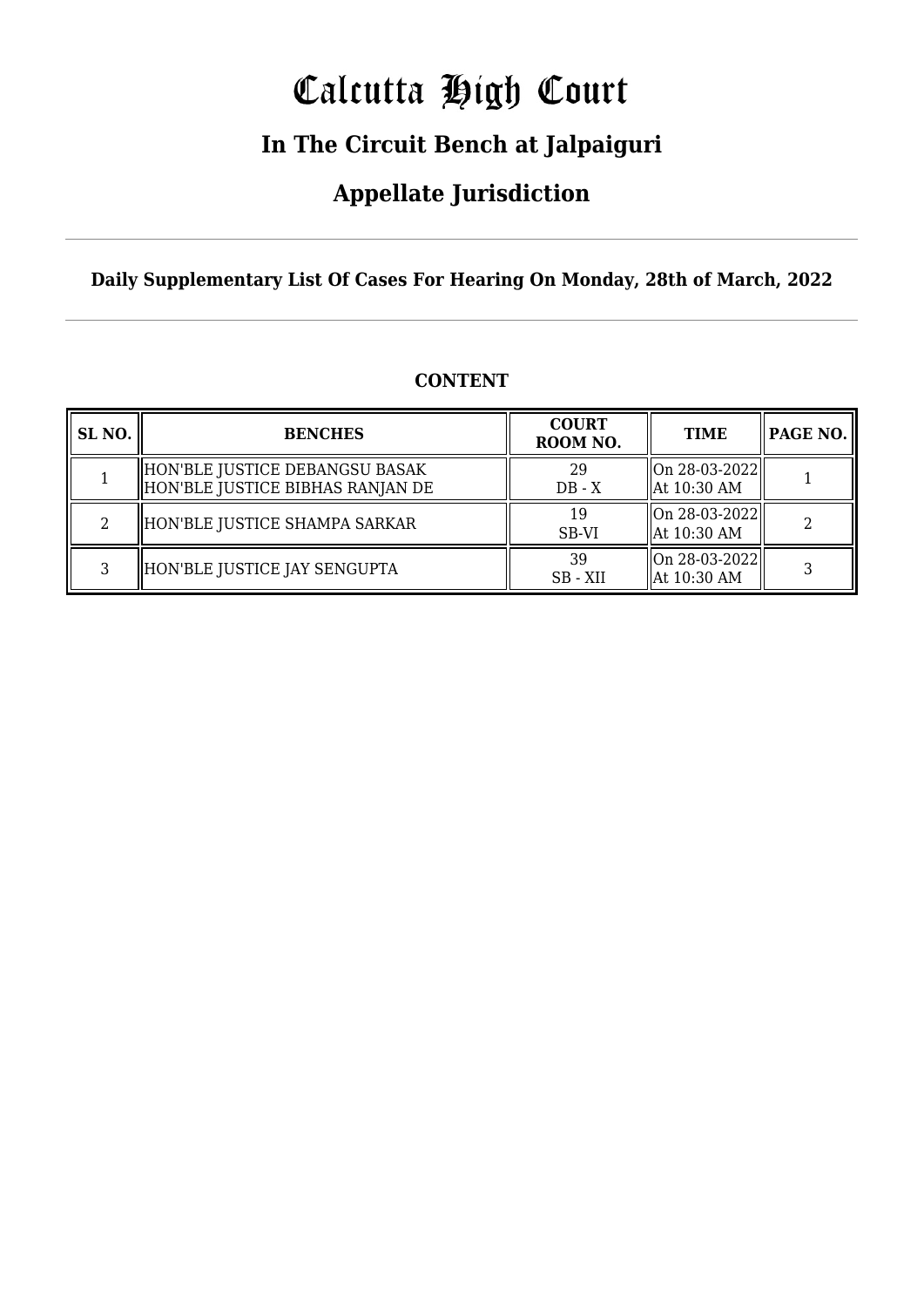

## Calcutta High Court **In The Circuit Bench at Jalpaiguri Appellate Side**

**DAILY CAUSELIST For Monday The 28th March 2022**

**COURT NO. 29**

**DIVISION BENCH (DB - X)**

**AT 10:30 AM**

**HON'BLE JUSTICE DEBANGSU BASAK HON'BLE JUSTICE BIBHAS RANJAN DE (VIA VIDEO CONFERENCE)**

**FROM PRINCIPAL BENCH**

| 1 | CRM(A)/132/2022 | <b>BISWANATH</b><br>GOSWAMI@BRITISH AND<br><b>ORS</b><br>VS<br>State of West Bengal | HILLOL SAHA<br>PODDER |  |
|---|-----------------|-------------------------------------------------------------------------------------|-----------------------|--|
| 2 | CRM(A)/135/2022 | SANJAY KUMAR GHOSH<br>VS<br>State of West Bengal                                    | MONIRUZZAMAN          |  |
| 3 | CRM(A)/138/2022 | PRAVIN AGARWAL<br>VS<br>State of West Bengal                                        | AJIT KUMAR MISHRA     |  |
|   |                 | <b>CANCELLATION OF BAIL</b>                                                         |                       |  |
| 4 | CRM(DB)/73/2022 | Union of India<br>VS<br><b>MANOJ GHOSH</b>                                          | AMRITA PANDEY         |  |
|   |                 | <b>APPLICATION FOR BAIL</b>                                                         |                       |  |
| 5 | CRM(DB)/74/2022 | AWDESH KUMAR SINGH<br>VS<br>C.B.I.                                                  | <b>SUMAN MAJUMDER</b> |  |
| 6 | CRM(DB)/78/2022 | SANJAY @SANJOY MUNDA<br>VS<br>State of West Bengal                                  | JEENIA RUDRA          |  |

#### **APPLICATION FOR ANTICIPATORY BAIL**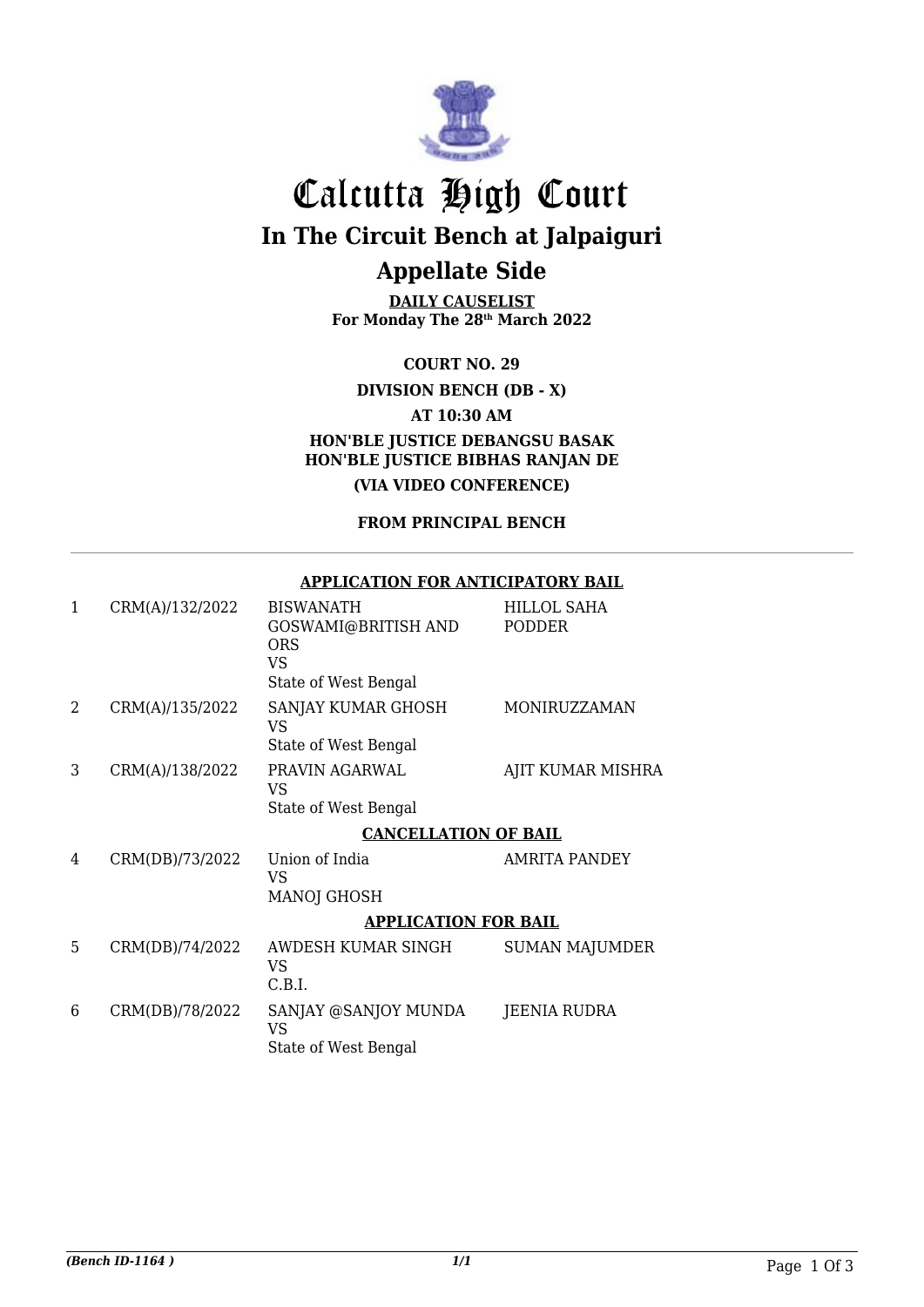

## Calcutta High Court **In The Circuit Bench at Jalpaiguri Appellate Side**

**DAILY CAUSELIST For Monday The 28th March 2022**

**COURT NO. 19 SINGLE BENCH (SB-VI) AT 10:30 AM HON'BLE JUSTICE SHAMPA SARKAR (VIA VIDEO CONFERENCE)**

**FROM PRINCIPAL BENCH**

#### **NEW MOTION**

1 WPA/728/2022 UTPAL DARJEE

VS State of West Bengal AND ANR

DIPANKAR PAL